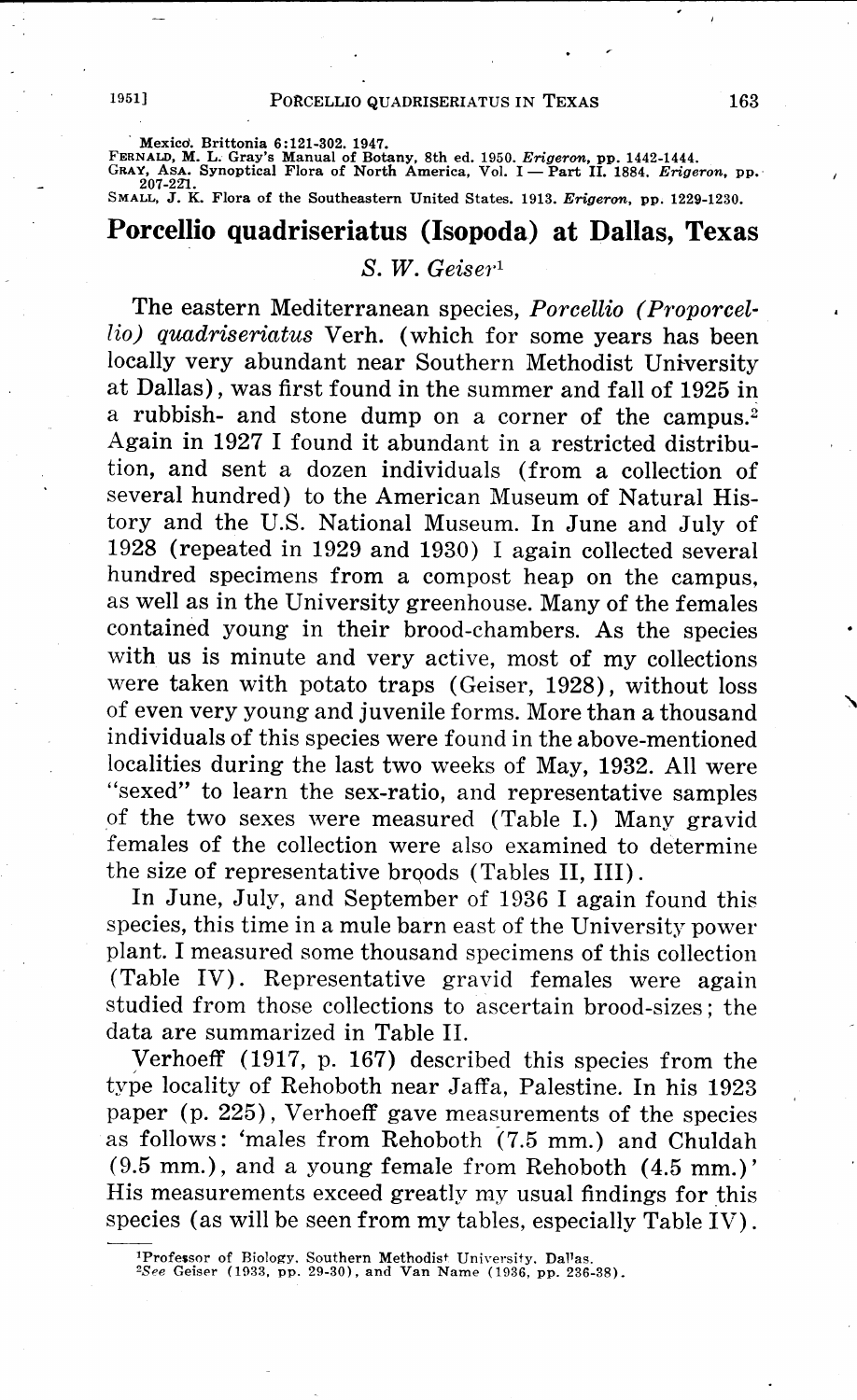In my June  $4-14$ , 1932 collection, the average lengths of 377 males and 638 females were *ca.* 3.7 and 4.2 mm., respectively. In small unselected populations of adults only (Table I), greater lengths were found; but only a small percentage of the populations there given had a length in excess of 6.9 mm. Probably the specimens on which Verhoeff based his descriptions were older, more conspicuous ones. In the 1936 collections (Table I), it is to be noted that those taken earlier in the year had a higher percentage of larger individuals; while the converse was true for collections taken later in the year. In the June 4-14, 1936 collection,  $35\%$  of the males and  $22\%$  of the females had a length of 6 mm; in the July 4-14, 1936 collection, only 2% of the males and 6% of the females had that length. It appears probable that many of the older individuals die under field conditions with the onset of warm weather, and that there is greater survival~ among the younger individuals.<sup>3</sup>

The brood-size with our *Porcellio quadriseriatus* is much smaller than those reported for many other species. Pierce (1907), writing from Dallas, found broods of *Porcellio laevis*  ranging from 8 to 30; Gräve (1913), a maximum of 200 for *Armadillidium vulgare,* and a range for *Porcellio scaber* of 18-45. Collinge (1915) found the following ranges: *Porcellio scaber* (12-30), *Armadillidium vulgare* (30-60), and *Oniscus asellus* (30-50). Hatchett (1947) in his monograph on the isopods of Michigan found ranges in brood-size for the species he especially studied as follows : *A rmadillidium vulgare* (5-62), *Cylisticus convexus* (10-40), *Porcellio scaber* (6-42), and *Tracheoniscus rathkei* (6-29). In his very careful studies he found a positive correlation (0.75) between the size of the females and the number of young carried in the brood-pouch.

This relation appears true also in my *Porcellio quadriseriatus,* as Table II (and III) shows. In my 1936 individuals (Table II), the early-season gravid females were larger, and had Jarger average broods; later in the season the females were smaller, with fewer young in their marsupia. There was a marked tendency for greater body-length and larger broods to go together.

The data of Table IV are of interest as showing the ratio

<sup>&</sup>lt;sup>3</sup>Schobl (1880) found a very high mortality among gravid females of *Porcellio*<br>scaber, which he considered due to the highly-weakening ecdyses immediately preceding<br>egg-laying, as a result of which the females succumbed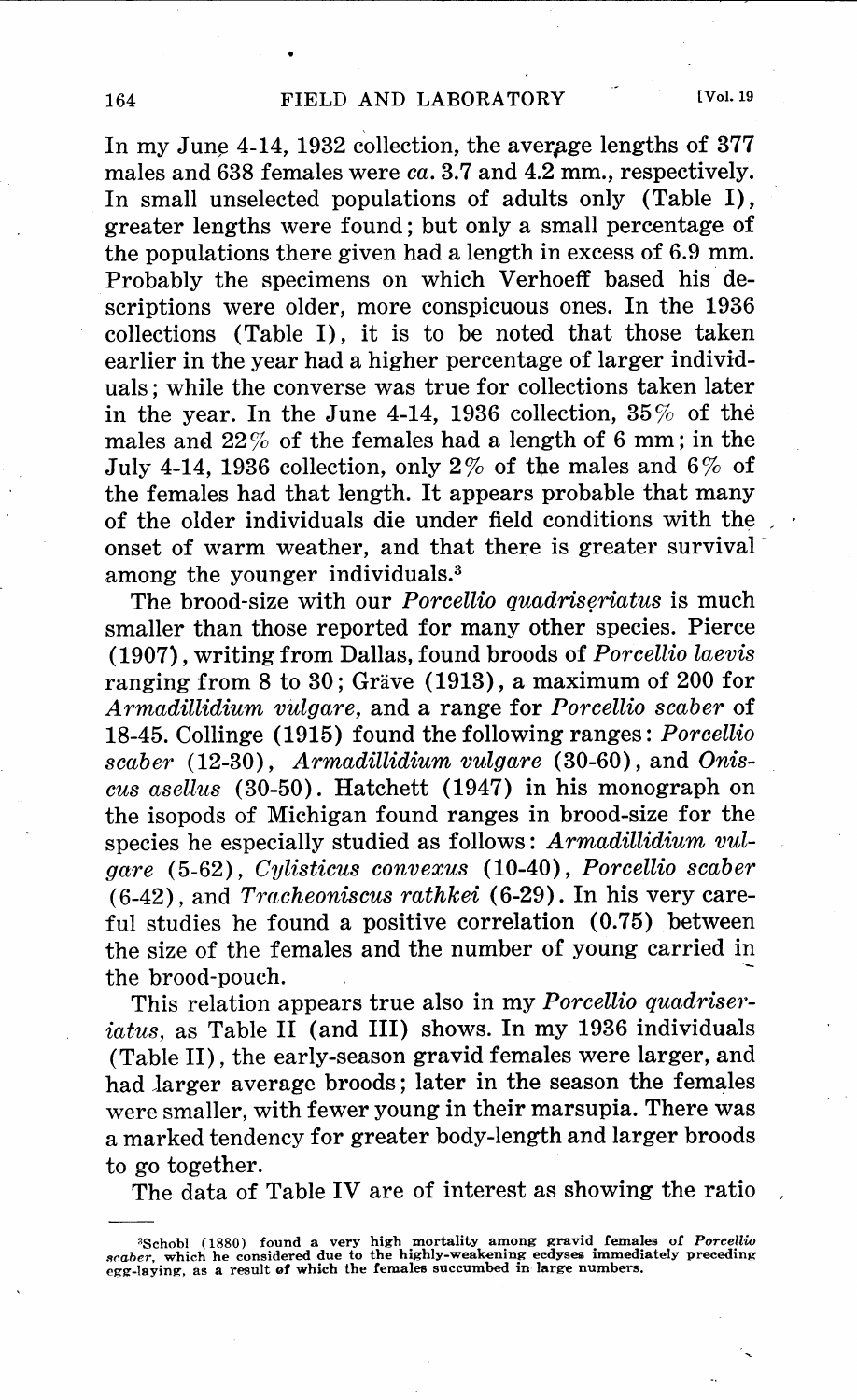of the sexes in *Porcellio quadriseriatus.* Sex was determinable in 2 mm. males, for at that age the characteristic copulatory appendages were at least indicated. At lengths of less than 4 mm., the males were in excess, while the reverse was true in the larger classes. For the collection as a whole, the males constituted 37%, and the females 63%, of the population.

LITERATURE CITED<br>COLLINGE, WALTER E. Some observations on the life-history and habits of the terrestrial COLLINGE, WALTER E. Some observations on the life-history and habits of the terrestrial<br>Isopoda (wood-lice). *Scottish Naturalist*, 1915, 299-307.<br>GEISER, S. W. A simple trap for the capture of terrestrial isopods. *Amer.* 

258059, 1928. ----Frequency of occurrence of albinism in terrestrial isopods. *Field* & *Lab.,* 1, 4-7, 1932. [reports no albinos in a lot of about 1000 specimens of *Porcellio quad riseriatus* (error: "*Philoscia ef. muscorum*".)]<br>---------------Notes on Texas Crustacea. *Ibid.*, 2, 29-31, 59-60, 1933-34. [pp. 29-30

----Further observations on the sex-ratios of terrestrial isopods. *Ibid.,* 3, 7-10, 1934. GRAEVE, WILHELM. Die in der Umgebung von Bonn vorkommenden landbewohnenden

Crustaceen und einiges ueber deren Lebensverhaeltnisse. Verh. d. naturh. Ver. d.<br>preuss. Rheinlande und Westfalens, 70, 175-248, 1913.<br>HATCHETT, STEPHEN P. Biology of the Isopoda of Michigan. Ecological Monographs, 17,

47-79, 1947.<br>PIERCE, W. DWIGHT. Notes on the economic importance of sowbugs. U.S. Bur. Ent., Bull., 64, Part II, 15-22, 1907.<br>SCHOBBL, J. Die Fortpflanzung Isopoder Crustaceen. Archiv f. Naturgeschichte, 17,<br>125-40, 1880.

VAN NAME, WILLARD G. The American land and fresh-water crustacea. Bull. Amer. Mus.<br>Nat. Hst., 71, 1986. (535 pp.)<br>VERIOFF, K. W. Ueber mediterrane Oniscoideen, namentlich Porcellioniden. Jah-<br>veshefte d.Ver. f. vaterl. Nat

#### **TABLE** I

DISTRIBUTION OF SAMPLE POPULATIONS OF *Porcellio quadriseriatus*  IN DIFFERENT SIZE-CLASSES, (by percents)

| Length $(mm.)$  |              | $3 \quad 4$ |     |    | 5 6 7 8 |      | - 9       | 10                | Ave. L.                                |
|-----------------|--------------|-------------|-----|----|---------|------|-----------|-------------------|----------------------------------------|
| 15 My-1 Je '32  |              |             |     |    |         |      |           |                   |                                        |
| Males $(100)$   |              | 10          | 28  | 27 |         | 26 6 | $\sim$ 1  | $\mathbf{1}$      | $6.196$ mm.                            |
| Females $(100)$ |              | 14          | 38. | 28 |         |      |           |                   | $18 \rightarrow - \rightarrow - 5.728$ |
| 4-14 Je '36     |              |             |     |    |         |      |           |                   |                                        |
| Males $(100)$   | $\mathbf{2}$ | -20         | 43  | 27 |         |      | $8 - - -$ |                   | 5.489                                  |
| Females $(100)$ | 10           | 20          | 48  | 21 |         |      |           | $1 - \frac{1}{2}$ | 5.099                                  |
| 4-14 Jl '36     |              |             |     |    |         |      |           |                   |                                        |
| Males $(100)$   | 31           | 50          | 17  |    |         |      |           |                   |                                        |
| Females (100)   | 40           | 41          | 12  | 6  |         |      |           |                   |                                        |
|                 |              |             |     |    |         |      |           |                   |                                        |

#### TABLE II

| SIZE OF MARSUPIAL BROODS OF Porcellio quadriseriatus |  |                |                           |         |          |                                     |    |  |  |
|------------------------------------------------------|--|----------------|---------------------------|---------|----------|-------------------------------------|----|--|--|
| Date                                                 |  | No. of Females | Size* of Females<br>Range | Average | Range    | <b>Brood Size</b><br>Average Median |    |  |  |
| $15$ My-1 Je<br>1932                                 |  | 45             | $5.0 - 8.1$               | 6.3     | $6 - 28$ | 13.6                                | 13 |  |  |
| $4-14$ Je<br>1936                                    |  | 31             | $4.3 - 7.0$               | 5.4     | $4 - 16$ | 9.3                                 | 9  |  |  |
| $4-14$ Jl<br>1936                                    |  | 17             | $4.3 - 5.4$               | 4.45    | $3-13$   | 6.5                                 | 6  |  |  |
| 11S1936                                              |  | 32             | $3.3 - 5.5$               | 4.0     | $1-10$   | 4.6                                 | 5  |  |  |

 $(*)$  in millimeters.